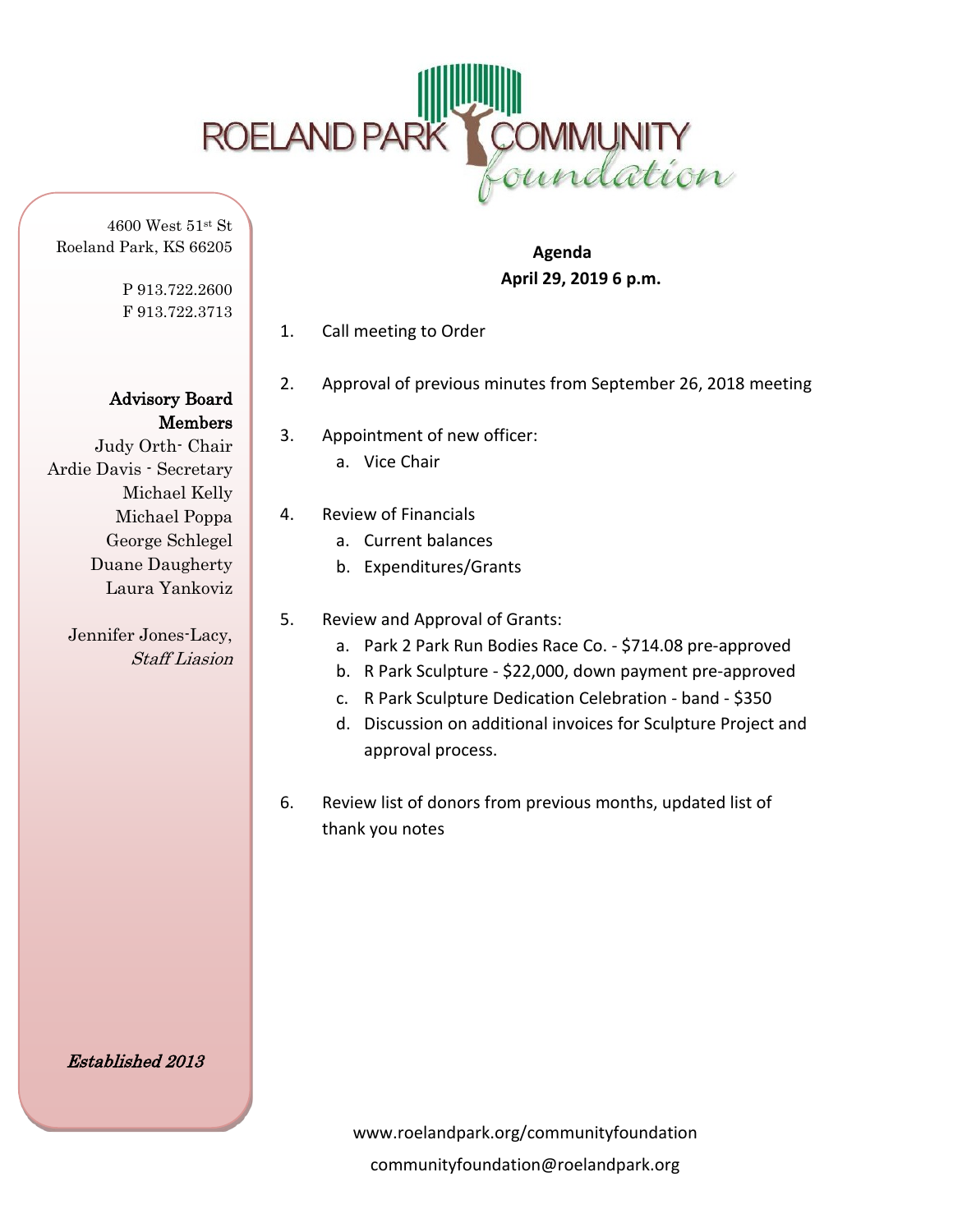Minutes September 26, 2018 6:00p.m.

Board Members Present: Corey Coe, Ardie Davis, Duane Daugherty , Amie Logan, Michael Poppa, and Judy Orth

Others Present: Jennifer Jones-Lacy

Board Members Vacant: George Schlegel, Mike Kelly

Chair Corey Coe called the meeting to order. Approval of previous minutes from June 25, 2018 meeting

Board Member Davis motioned to approve the minutes, seconded by Councilman Poppa, all Ayes, motion passed.

Appointment of new officers • Judy Orth was nominated as Chair, Amie Logan was nominated to be Vice Chair, and Ardie Davis was nominated Secretary for the 2019 year. Councilman Poppa made a motion to approve the slate of candidates, Mr. Daugherty. Seconded, all Ayes, motion passed.

Review of Financials

a. Current balances

b. Expenditures/Grants

• Ms. Jones-Lacy reviewed the financials through August 2018. The Foundation received \$15,025 in donations in a two-month period and \$440 in program revenues for the Park-2-Park Run. In addition, \$1302.18 in grants were issued for R park Travel expenses. The administrative fees of \$226.65 were issued by the Greater Kansas City Community Foundation and applied on a pro-rata basis to each committee bucket. There is one grant to be paid for \$229.50 for pie for the RPark event. It was signed and approved by Chairman Coe.

Mr. Daughtery made a motion to adjourn, seconded by Chairman Coe, all Ayes, the motion passed.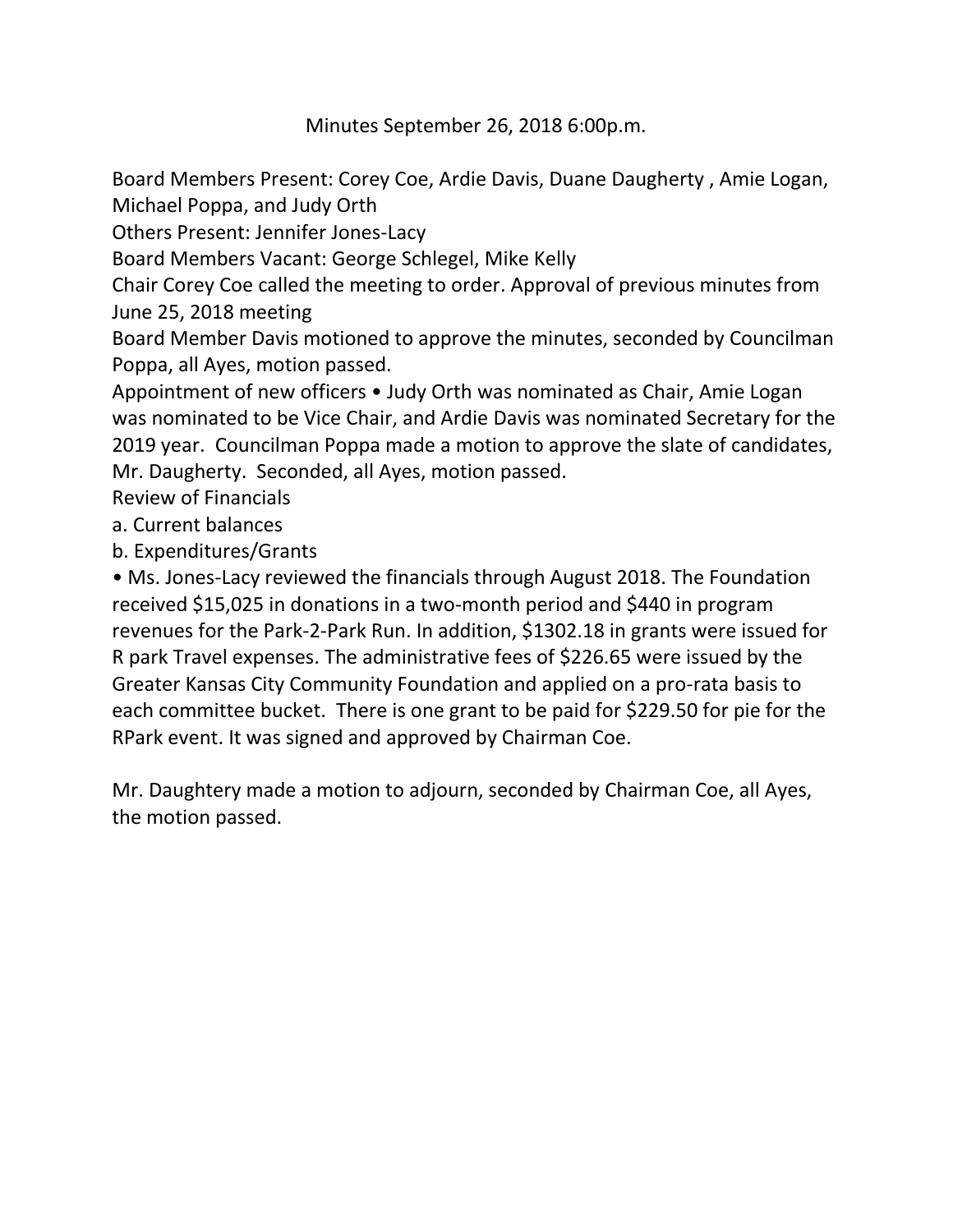|                                   |    | 8/31/2018     |     |                   |      |                          |    |                   |                 |    |                 | S.           | (532.39)         | 3/31/2019  |
|-----------------------------------|----|---------------|-----|-------------------|------|--------------------------|----|-------------------|-----------------|----|-----------------|--------------|------------------|------------|
|                                   |    |               |     | <b>Donations:</b> |      | <b>Program Rev:</b>      |    |                   |                 |    |                 |              |                  |            |
|                                   |    |               |     | Sept-March        |      | Oct 18-March             |    |                   | Outstanding-    |    | <b>Interest</b> |              |                  |            |
| <b>Committee</b>                  |    | Total         |     | 19                |      | 19                       |    | Grants            | <b>Access</b>   |    | Total           |              | <b>Admin Fee</b> | Total      |
| R Park                            | Ś  | 85,554.20     | Ś.  | 35,872.90 \$      |      | $\overline{\phantom{a}}$ |    | $(22, 229.50)$ \$ | 1,240.00        |    | 1,257.30        | Ŝ            | (456.47) \$      | 101,238.44 |
| Arts                              | s  | 2,035.81      | Ŝ.  | $(162.43)$ \$     |      | $\overline{\phantom{a}}$ |    |                   |                 |    | 29.92           | <sub>S</sub> | $(10.86)$ \$     | 1,892.43   |
| Parks/Trees                       |    | 990.45        | Ŝ.  | 1,070.68          | - S  | $\overline{\phantom{a}}$ |    |                   |                 |    | 14.56           | -S           | $(5.28)$ \$      | 2,070.40   |
| <b>Community Garden</b>           |    | 3.87          | Ŝ.  |                   |      | $\overline{\phantom{a}}$ |    |                   |                 |    | 0.06            | S.           | $(0.02)$ \$      | 3.90       |
| Sustainability                    |    | 1,667.23      | -S  | 1,000.00          | - S  |                          |    |                   |                 |    | 24.50           | - S          | $(8.90)$ \$      | 2,682.84   |
| Undesignated                      | Ś  | $1,619.86$ \$ |     |                   |      |                          |    |                   |                 | ↘  | $23.81 \quad $$ |              | $(8.64)$ \$      | 1,635.02   |
| Otherwise Donor Designated        | S  | 4,666.48      | -S  | 630.00            | S    | 1,788.00                 | \$ | $(714.08)$ \$     | 227.00          | Ŝ. | 60.27           | S            | $(24.90)$ \$     | 6,632.77   |
| Gateway Element                   | S  | 1,406.17 \$   |     |                   |      |                          |    |                   |                 |    | 20.67           | S.           | $(7.50)$ \$      | 1,419.34   |
| <b>Community Events -Other</b>    | S  | 448.26 \$     |     |                   |      |                          |    |                   |                 |    | 6.59            | -S           | $(2.39)$ \$      | 452.45     |
| <b>Memorial Tree</b>              | -S | 1,182.30      | - S | 610.00            | - S  |                          |    |                   | \$<br>227.00 \$ |    | $17.38 \quad 5$ |              | $(6.31)$ \$      | 2,030.36   |
| Park 2 Park Run                   | -S | 1,629.75      | - S | 20.00             | - \$ | 1,788.00                 | S  | (714.08)          |                 |    | $15.64 \quad$   |              | $(8.70)$ \$      | 2,730.61   |
| <b>Community Events Committee</b> |    | 3,245.01      | S   | $147.92 \div$     |      | $\overline{\phantom{a}}$ |    |                   |                 |    | 47.69           |              | $(17.31)$ \$     | 3,423.31   |
| Sub-Total                         |    | 99,782.91     |     | 38,559.07         |      | 1,788.00                 |    | $(22, 943.58)$ \$ | 1,467.00        |    | 1,458.10        |              | $(532.39)$ \$    | 119,579.11 |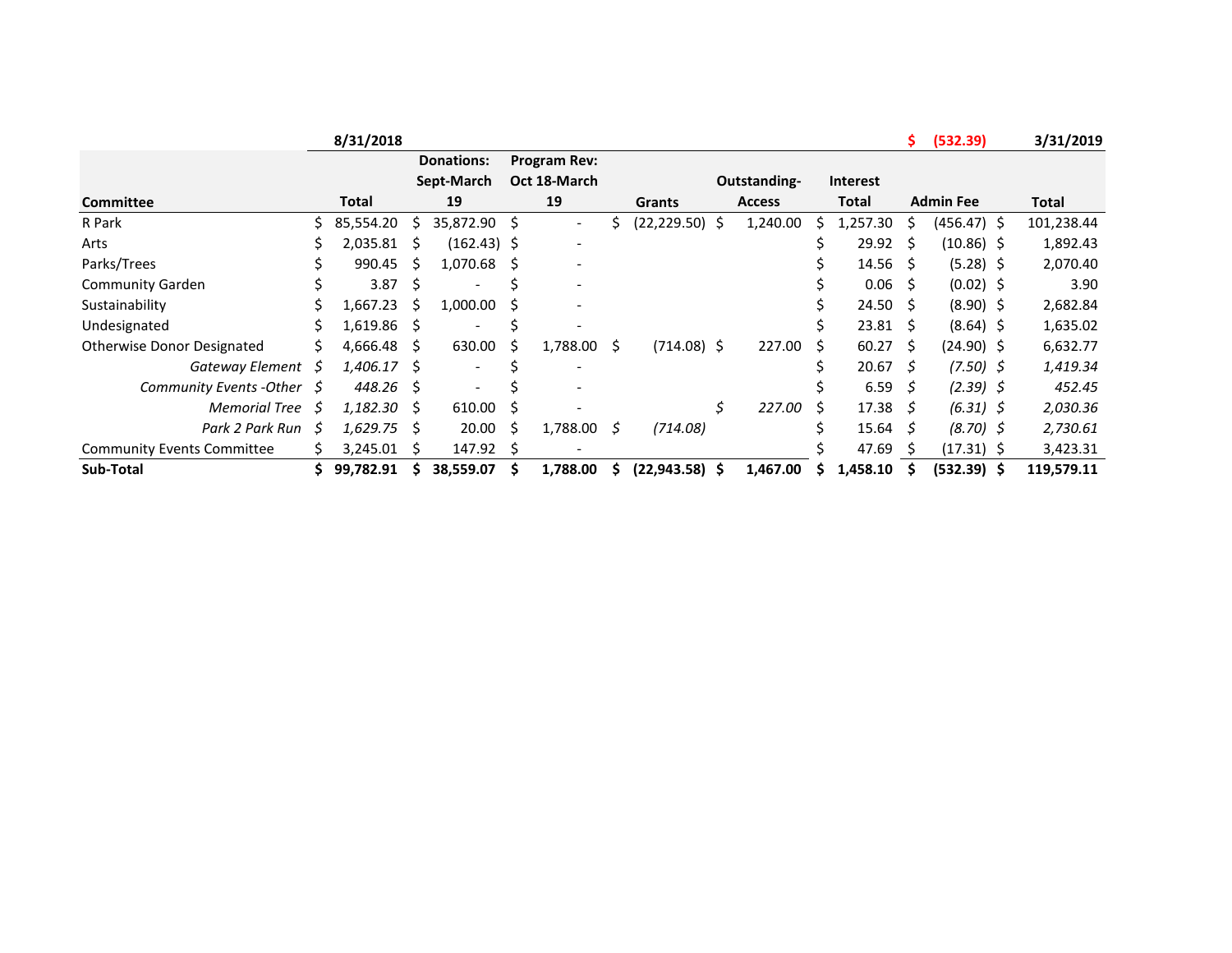

## GREATER KANSAS CITY COMMUNITY FOUNDATION

### **GRANT SUGGESTION FORM** Date **Fund Name** Fund ID 10/12/2018 Roeland Park Community Foundation roel00 **Organization Name** Amount of Grant City of Roeland Park  $$714.08$ **Organization Address** I have suggested a grant 4600 W. 51st Street  $\vee$  to this organization in the past. City **State** Zip Code Organization Phone (if available) **Roeland Park**  $\mathbf{K}$ S 6 6 913-722-2600 Grant Purpose (This information will appear on the check.) Park-2-Park run race management - race timing, shirts, promotion, etc. Provide the following contact information to the organization for a personal Remain Anonymous (Fund name will not acknowledgement. (This information will appear on the check.) appear on the check.) Mailing Instructions: DForward Grant Check Directly to Organization Mail Grant Check to the Following Address: Special Instructions for Internal Processing (This information will not appear on the check.) Grant will come from Park-to-Park Run registrations and reimburse City for Bodies Race Co Invoice. I hereby certify that this suggestion will not provide "more than incidental benefits" to me, my family, any advisor to the fund or their family, or any businesses that any of us control, and will not support political campaigns. I acknowledge this suggestion must receive approval of the Greater Kansas City Community Foundation. \*Examples of benefits that may be considered more than incidental include: · fulfillment of an irrevocable or legally binding pledge or other personal financial obligation made to any institution; • raffle tickets; membership benefits; admission to a charitable event or goods or services received or purchased while attending a charitable event (e.g., dinner or auction items); and · personal benefits to any individual, including tuition or scholarships. Signature **Email Address Phone Number**

|  |  | jjoneslacy@roelandpark.org  913-722-2600                  |  |
|--|--|-----------------------------------------------------------|--|
|  |  | $D_{\alpha}$ the set of the following the set of $\alpha$ |  |

Return this form to: service@growyourgiving.org

1055 Broadway Blvd., Suite 130 | Kansas City, MO 64105 | 816.842.7444 | www.growyourgiving.org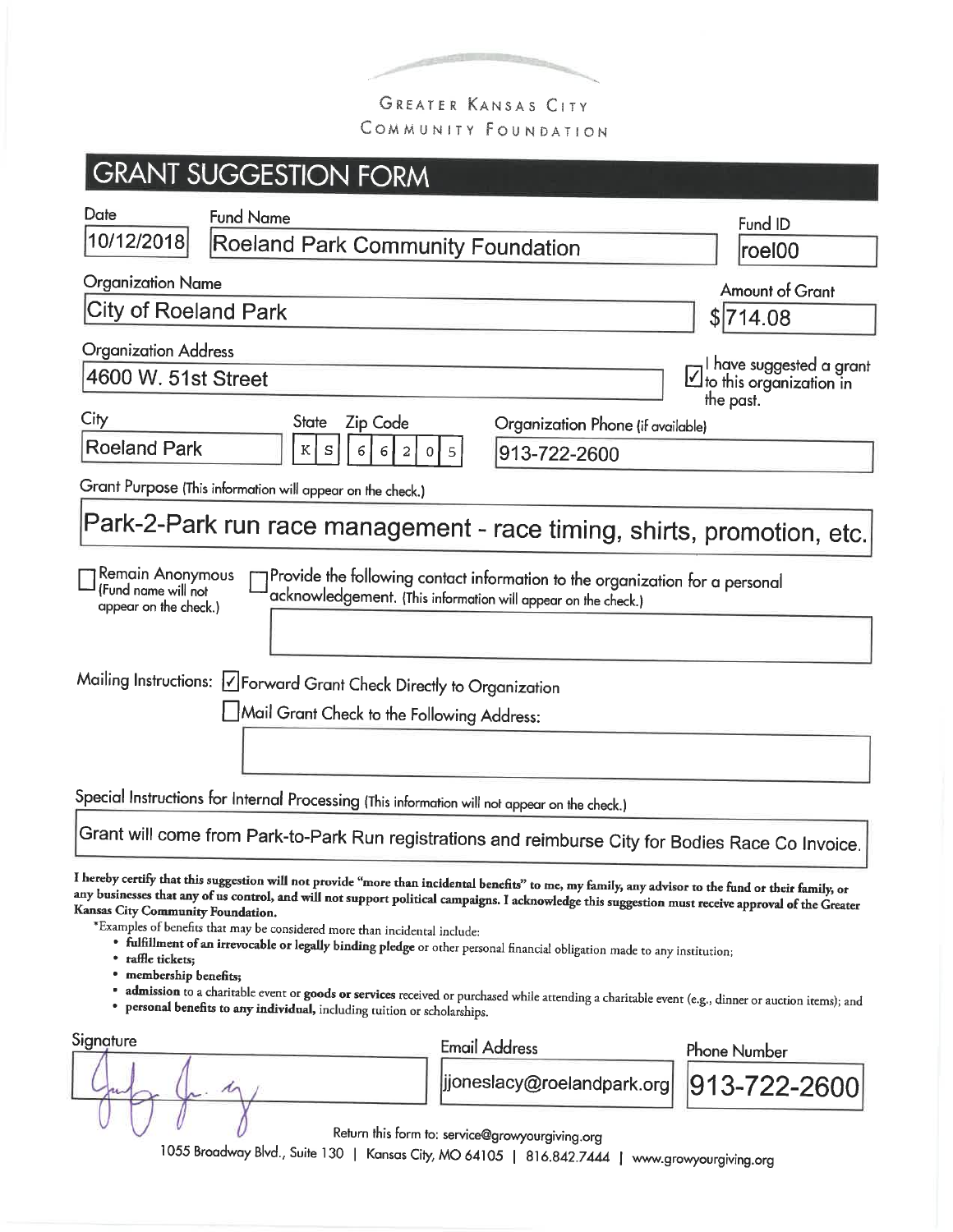City of Roeland Park

### 10/10/18 Check #: 68558

|                                                                        | Vendor Name: Bodies Race Company | Vendor ID: BODIES |             |   |  |
|------------------------------------------------------------------------|----------------------------------|-------------------|-------------|---|--|
| Invoice Amount Amount Paid Discounts Taken Credits Taken<br>Net Amount |                                  | Date              | Invoice No. |   |  |
| 714.08<br>0.00<br>0.00<br>714.08                                       | 714.08                           | 10/10/18          |             | 9 |  |
| Net Check Amt<br>714.08                                                |                                  |                   |             |   |  |
|                                                                        |                                  |                   |             |   |  |



### #068558 11010001876 **401000008 PM**

| City of Roeland Park                                  |          |        | <b>File Copy</b> | 10/10/18                                                 |               | Check #: $68558$ |  |  |
|-------------------------------------------------------|----------|--------|------------------|----------------------------------------------------------|---------------|------------------|--|--|
| Vendor ID: BODIES<br>Vendor Name: Bodies Race Company |          |        |                  |                                                          |               |                  |  |  |
| Invoice No.                                           | Date     |        |                  | Invoice Amount Amount Paid Discounts Taken Credits Taken |               | Net Amount       |  |  |
| 9                                                     | 10/10/18 | 714.08 | 714.08           | 0.00                                                     | 0.00          | 714.08           |  |  |
|                                                       |          |        |                  |                                                          | Net Check Amt | 714.08           |  |  |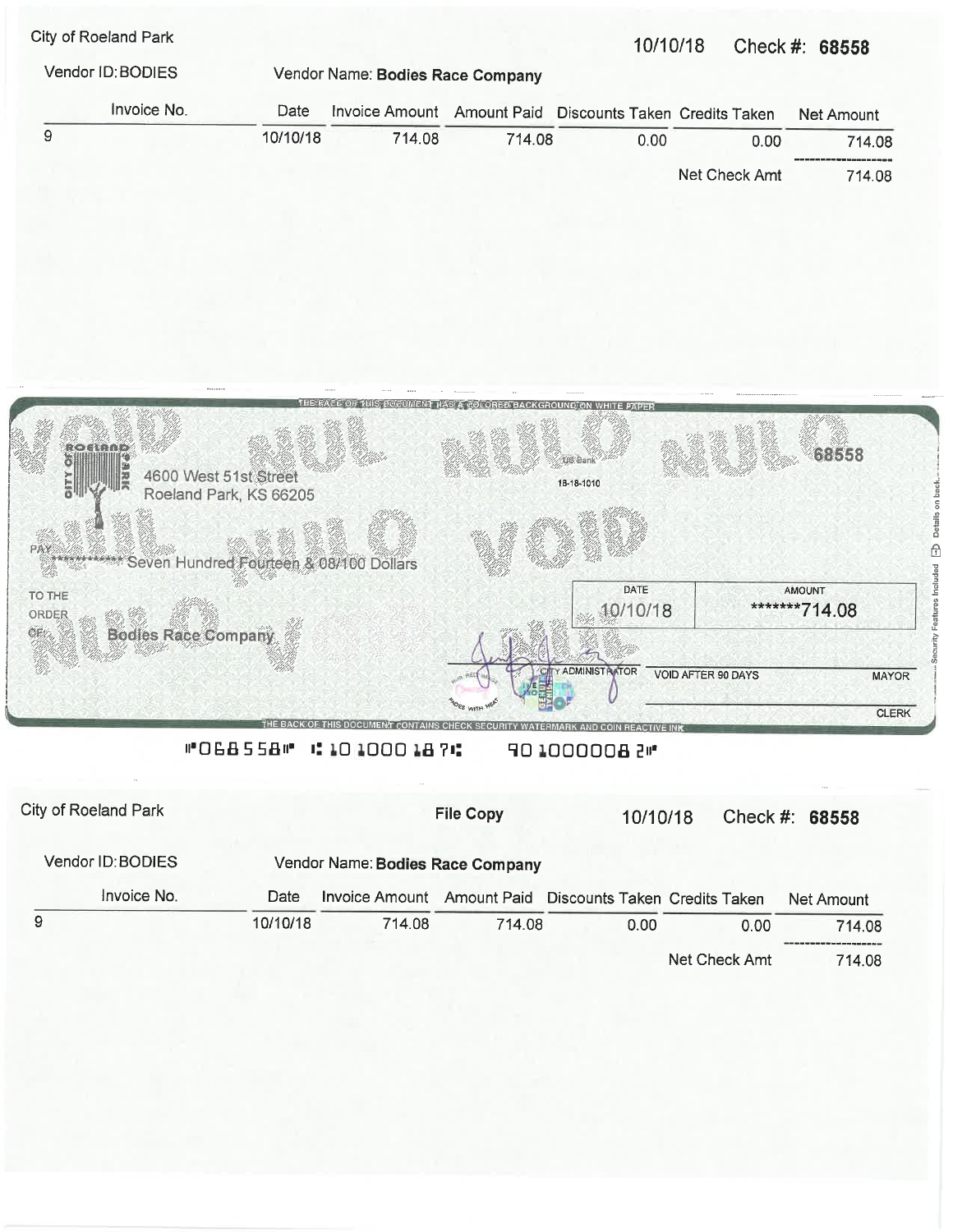

**BILL TO** 

Park 2 Park

Laura Steele

(816) 679-9748 laf.steele@gmail.com

**INVOICE** 

**Bodies Race Company - Kansas City** United States

el.

 $5283.101$ <br> $483.101$ <br> $1000$   $900$ <br> $10000$   $900$ 

### **Invoice Number:**  $\overline{9}$ Invoice Date: October 2, 2018 **Payment Due:** October-2<sub>2</sub>018 Amount Due (USD) \$714.08

| Items                                                                    | Quantity | Price       | Amount     |
|--------------------------------------------------------------------------|----------|-------------|------------|
| <b>Race Management</b><br>Race Management / Timing for first 100 runners | 1        | \$600.00    | \$600.00   |
| <b>Event Marketing</b><br>Promotion of event                             | 1        | \$350.00    | \$350.00   |
| <b>DJ Service</b><br>Sound system, music, race announcements             | 1        | \$250.00    | \$250.00   |
| <b>Discount</b><br>Multi-Service Discount                                | 1        | ( \$500.00) | (\$500.00) |
| <b>Custom Insert Medals</b>                                              | 90       | \$2.89      | \$260.10   |
| <b>Shirts</b><br>Size S - XL                                             | 117      | \$7.01      | \$820.17   |
| <b>XXL Shirts</b><br>Additional \$2 for XXL                              | 2        | \$9.01      | \$18.02    |
| Deposit<br>Race Management                                               | 1        | (\$250.00)  | (\$250.00) |

Subtotal: Sales Tax 7.85%: Total: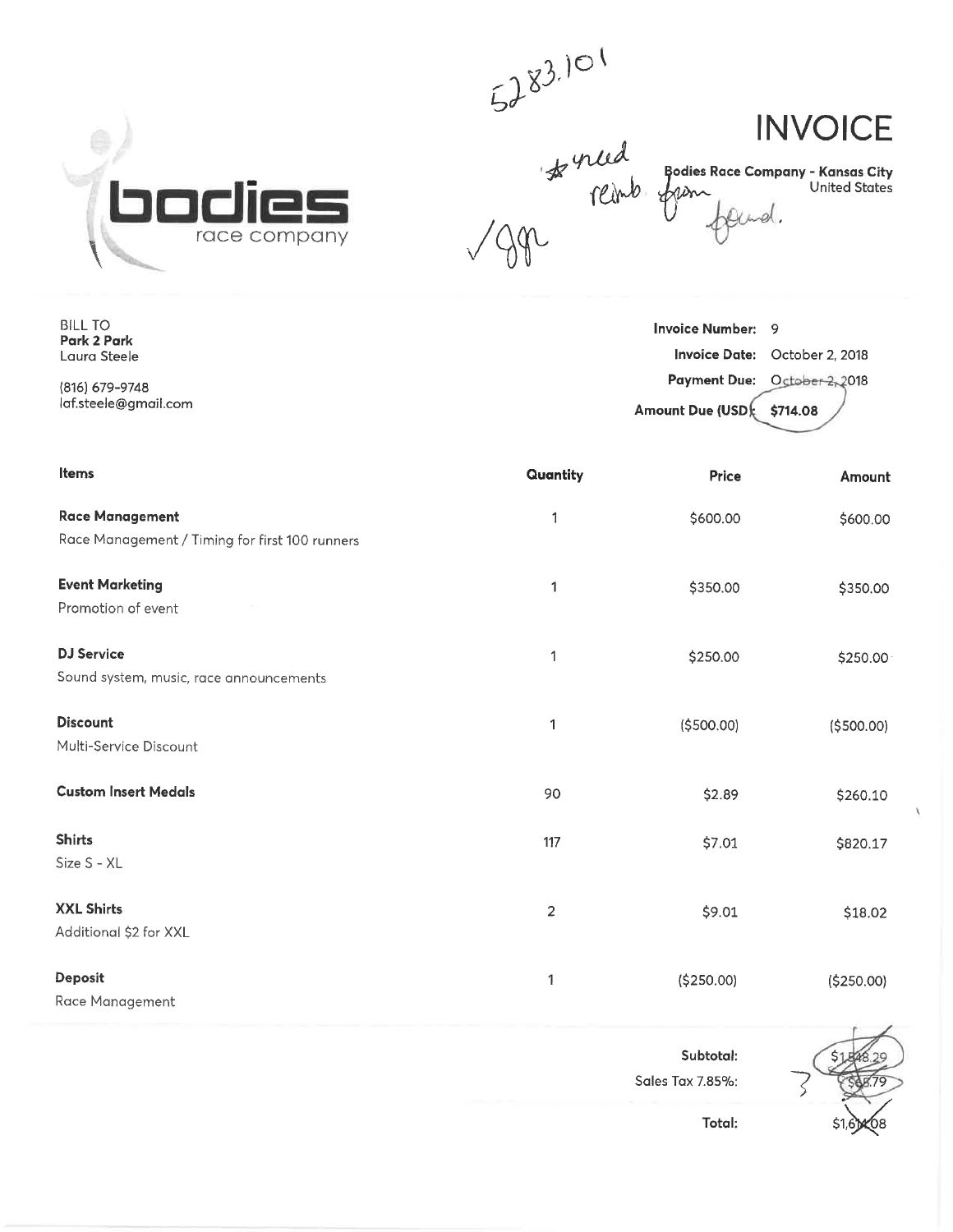

COMMUNITY FOUNDATION

|                                                                                  |                  | <b>GRANT SUGGESTION FORM</b>                                                                                                                            |   |                                                                                                                                                                                                                                                                                   |                                                                                                                                                                                                                                                                                                             |
|----------------------------------------------------------------------------------|------------------|---------------------------------------------------------------------------------------------------------------------------------------------------------|---|-----------------------------------------------------------------------------------------------------------------------------------------------------------------------------------------------------------------------------------------------------------------------------------|-------------------------------------------------------------------------------------------------------------------------------------------------------------------------------------------------------------------------------------------------------------------------------------------------------------|
| Date                                                                             | <b>Fund Name</b> |                                                                                                                                                         |   |                                                                                                                                                                                                                                                                                   | Fund ID                                                                                                                                                                                                                                                                                                     |
| 10/12/2018                                                                       |                  | Roeland Park Community Foundation                                                                                                                       |   |                                                                                                                                                                                                                                                                                   | roel00                                                                                                                                                                                                                                                                                                      |
| <b>Organization Name</b>                                                         |                  |                                                                                                                                                         |   |                                                                                                                                                                                                                                                                                   | <b>Amount of Grant</b>                                                                                                                                                                                                                                                                                      |
| City of Roeland Park                                                             |                  |                                                                                                                                                         |   |                                                                                                                                                                                                                                                                                   | \$ 22,000.00                                                                                                                                                                                                                                                                                                |
| <b>Organization Address</b><br>4600 W. 51st Street                               |                  |                                                                                                                                                         |   |                                                                                                                                                                                                                                                                                   | I have suggested a grant<br>$\boxtimes$ to this organization in                                                                                                                                                                                                                                             |
| City                                                                             |                  | Zip Code<br><b>State</b>                                                                                                                                |   | Organization Phone (if available)                                                                                                                                                                                                                                                 | the past.                                                                                                                                                                                                                                                                                                   |
| <b>Roeland Park</b>                                                              |                  | $\mathbf S$<br>6 <br>Κ<br>6<br>2<br>0                                                                                                                   | 5 | 913-722-2600                                                                                                                                                                                                                                                                      |                                                                                                                                                                                                                                                                                                             |
|                                                                                  |                  | Grant Purpose (This information will appear on the check.)                                                                                              |   |                                                                                                                                                                                                                                                                                   |                                                                                                                                                                                                                                                                                                             |
|                                                                                  |                  |                                                                                                                                                         |   |                                                                                                                                                                                                                                                                                   | Downpayment for R Park Sculpture to Artist Jorge Blanco                                                                                                                                                                                                                                                     |
| Remain Anonymous<br>(Fund name will not<br>appear on the check.)                 |                  |                                                                                                                                                         |   | Provide the following contact information to the organization for a personal<br>acknowledgement. (This information will appear on the check.)                                                                                                                                     |                                                                                                                                                                                                                                                                                                             |
|                                                                                  |                  | Mailing Instructions:   Y Forward Grant Check Directly to Organization<br>$\bigsqcup$ Mail Grant Check to the Following Address:                        |   |                                                                                                                                                                                                                                                                                   |                                                                                                                                                                                                                                                                                                             |
|                                                                                  |                  |                                                                                                                                                         |   |                                                                                                                                                                                                                                                                                   |                                                                                                                                                                                                                                                                                                             |
|                                                                                  |                  | Special Instructions for Internal Processing (This information will not appear on the check.)                                                           |   |                                                                                                                                                                                                                                                                                   |                                                                                                                                                                                                                                                                                                             |
|                                                                                  |                  |                                                                                                                                                         |   |                                                                                                                                                                                                                                                                                   | Grant will come from R Park Sculpture account donations and reimburse Jorge Blanco Invoice. no 1                                                                                                                                                                                                            |
| Kansas City Community Foundation.<br>• raffle tickets;<br>· membership benefits; |                  | *Examples of benefits that may be considered more than incidental include:<br>· personal benefits to any individual, including tuition or scholarships. |   | I hereby certify that this suggestion will not provide "more than incidental benefits" to me, my family, any advisor to the fund or their family, or<br>· fulfillment of an irrevocable or legally binding pledge or other personal financial obligation made to any institution; | any businesses that any of us control, and will not support political campaigns. I acknowledge this suggestion must receive approval of the Greater<br>· admission to a charitable event or goods or services received or purchased while attending a charitable event (e.g., dinner or auction items); and |
| Signature                                                                        |                  |                                                                                                                                                         |   | <b>Email Address</b>                                                                                                                                                                                                                                                              | <b>Phone Number</b>                                                                                                                                                                                                                                                                                         |
|                                                                                  |                  |                                                                                                                                                         |   | jjoneslacy@roelandpark.org                                                                                                                                                                                                                                                        | 913-722-260                                                                                                                                                                                                                                                                                                 |
|                                                                                  |                  | Return this form to consico@arque                                                                                                                       |   |                                                                                                                                                                                                                                                                                   |                                                                                                                                                                                                                                                                                                             |

Return this form to: service@growyourgiving.org

1055 Broadway Blvd., Suite 130 | Kansas City, MO 64105 | 816.842.7444 | www.growyourgiving.org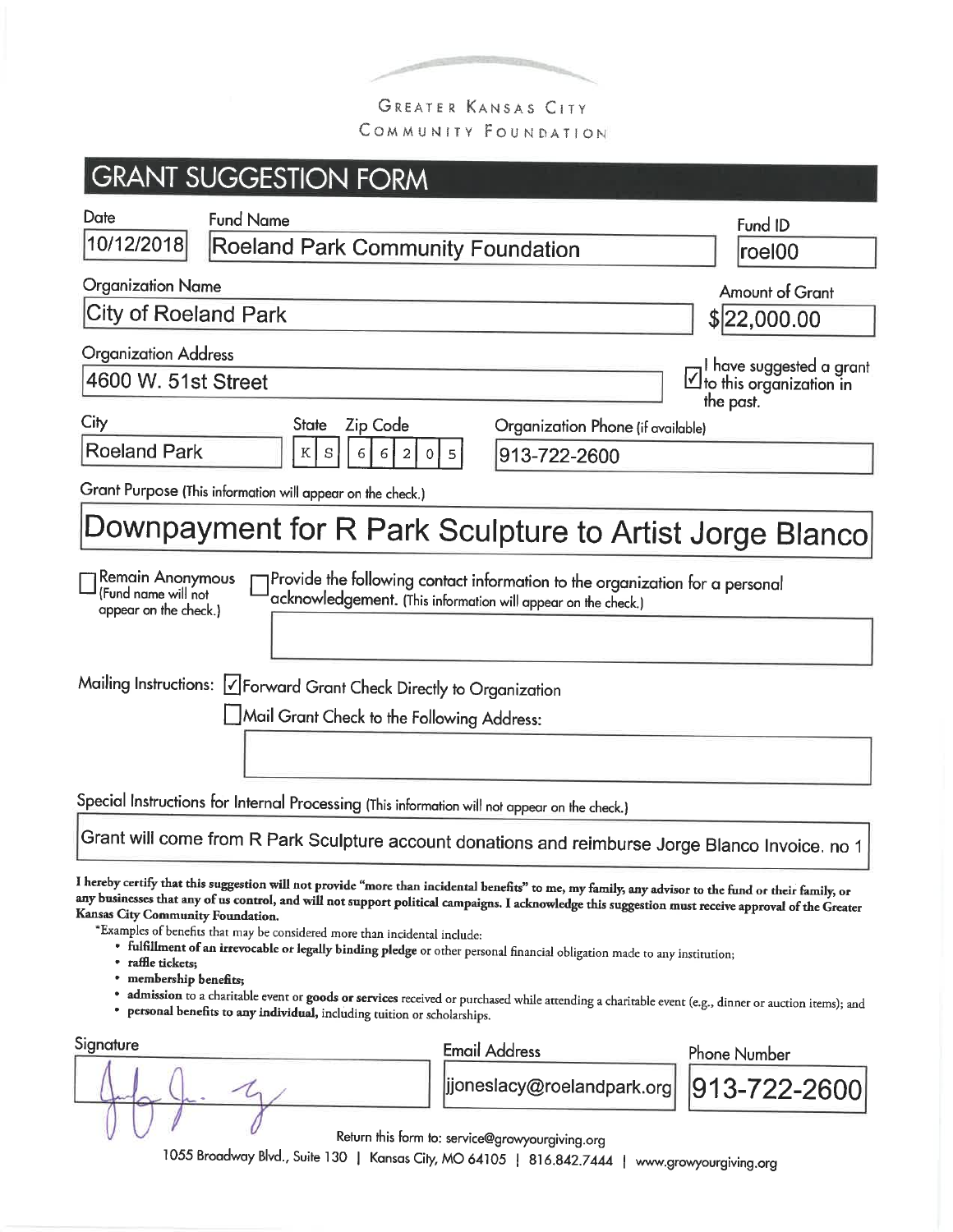|          |          |                    |                |                                                       | Check #: 68565                            |
|----------|----------|--------------------|----------------|-------------------------------------------------------|-------------------------------------------|
|          |          |                    |                |                                                       |                                           |
| Date     |          | <b>Amount Paid</b> |                |                                                       | Net Amount                                |
| 10/10/18 | 22000.00 |                    | 0.00           | 0.00                                                  | 22000.00                                  |
|          |          |                    |                | Net Check Amt                                         | 22000.00                                  |
|          |          |                    | Invoice Amount | Vendor Name: Jorge Blanco Sculpture, Inc.<br>22000.00 | 10/10/18<br>Discounts Taken Credits Taken |



### "OEB5E5" #1010001874 401000008 2 M

|                                                                | City of Roeland Park |          |                | <b>File Copy</b> | 10/10/18                      |               | Check #: 68565 |  |  |
|----------------------------------------------------------------|----------------------|----------|----------------|------------------|-------------------------------|---------------|----------------|--|--|
| Vendor ID: JORGEB<br>Vendor Name: Jorge Blanco Sculpture, Inc. |                      |          |                |                  |                               |               |                |  |  |
|                                                                | Invoice No.          | Date     | Invoice Amount | Amount Paid      | Discounts Taken Credits Taken |               | Net Amount     |  |  |
|                                                                |                      | 10/10/18 | 22000.00       | 22000.00         | 0.00                          | 0.00          | 22000.00       |  |  |
|                                                                |                      |          |                |                  |                               | Net Check Amt | 22000.00       |  |  |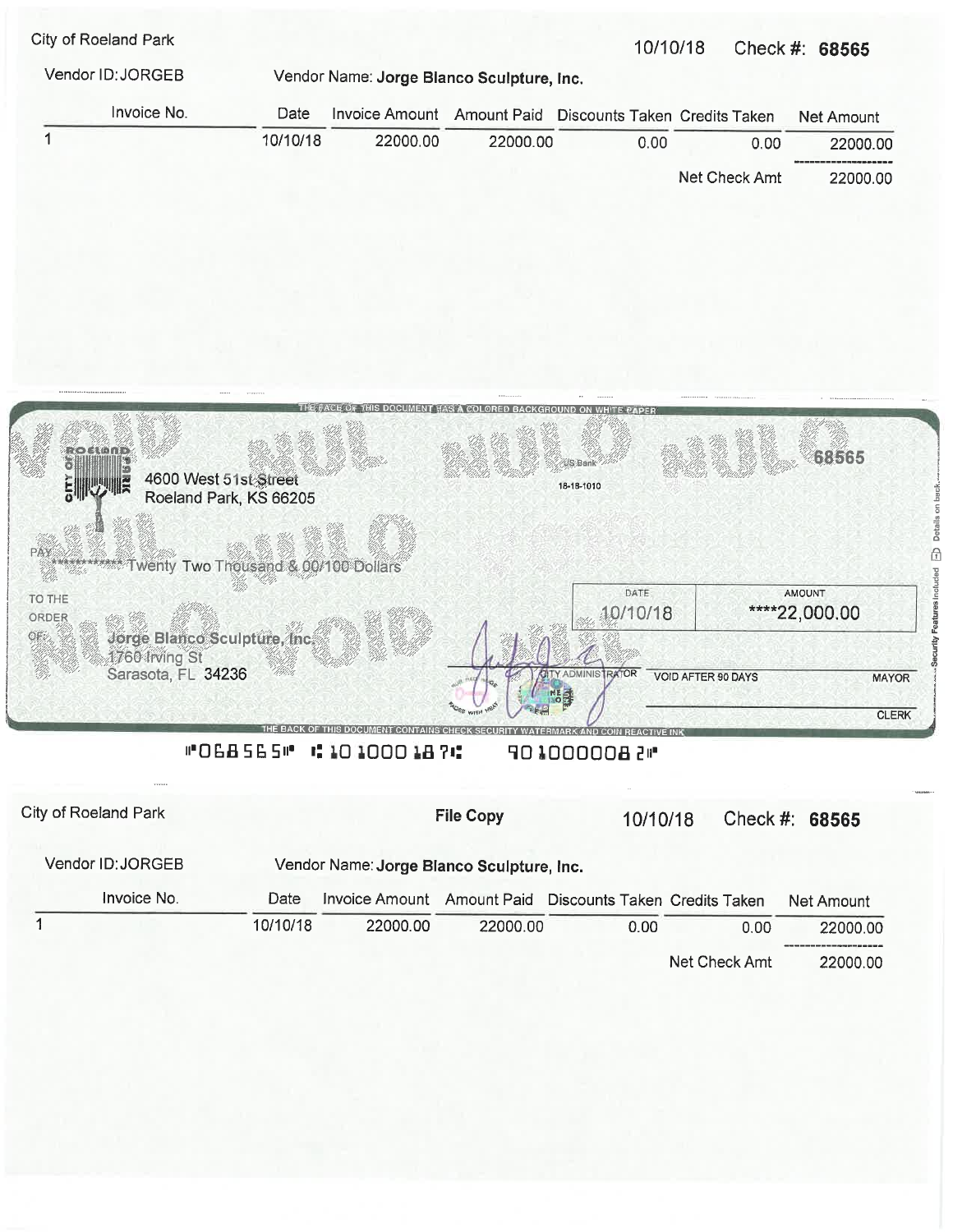# JORGE BLANCO SCULPTURE, INC

**CITY OF ROELAND PARK** Attention: Jennifer Jones-Lacy Finance Director, City of Roeland Park Roeland Park City Hall 4600 W. 51st Street, Roeland Park, KS 66205 (913) 722-2600

October 5, 2018

## **INVOICE #1**

As per Agreement for Artistic Services, contract executed by the end of October 2018 "Article 2" - Terms of Payment..

Please make check out to Jorge Blanco Sculpture, Inc.

 $\sim 10^6$ 

 $144$ 

 $5283.101$ 

& hed reinb. from

cc Gretchen Davis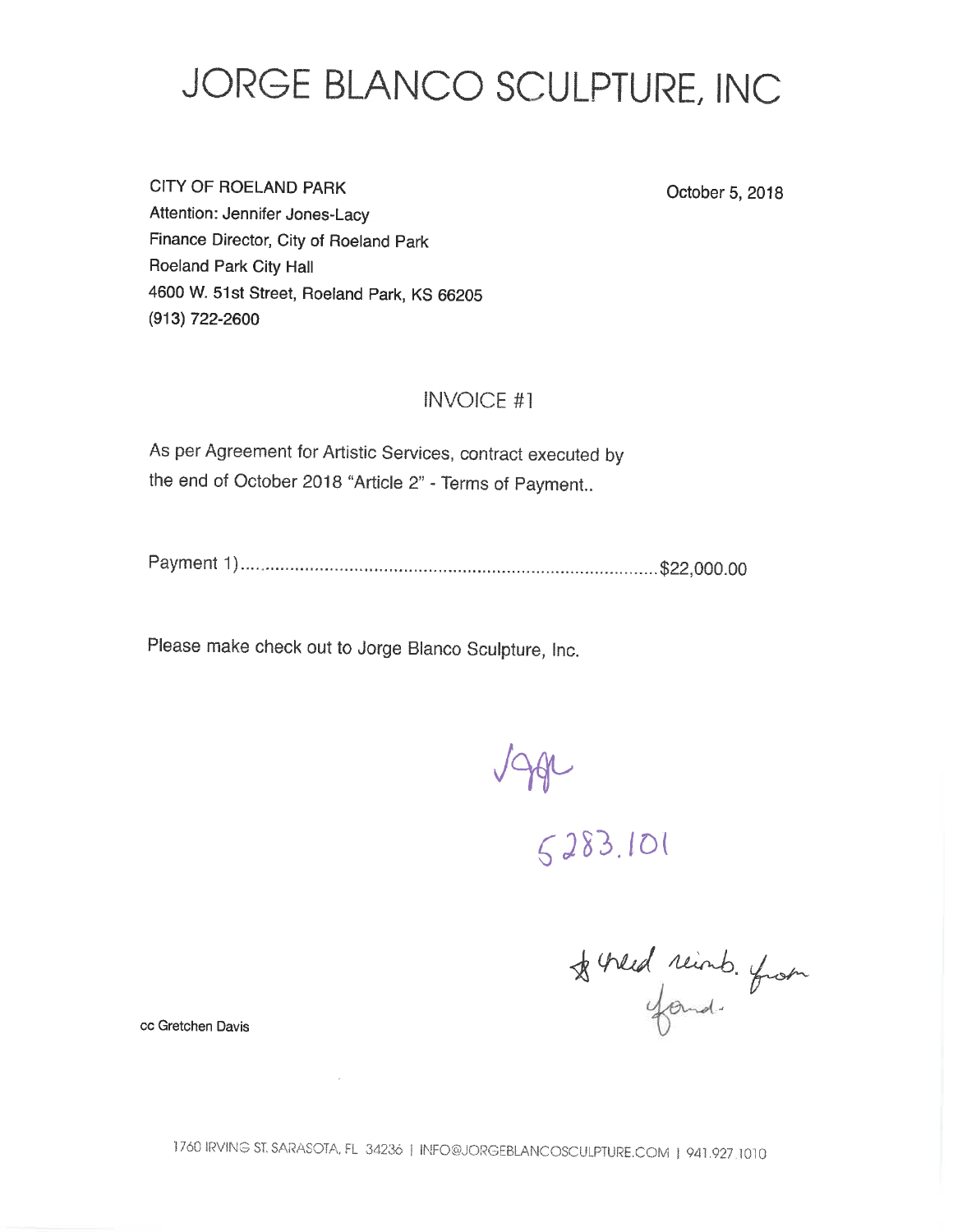| Form                                | (Rev. November 2017)<br>Department of the Treesury<br><b>Internal Revenue Service</b> | <b>Request for Taxpayer</b><br><b>Identification Number and Certification</b><br>le Go to www.irs.gov/FormW9 for instructions and the latest information.<br>1 Name (as shown on your income tax return). Name is required on this line; do not leave this line blank.                                                                                                                                                                                                             |                                                        |                                                                                                                                       |  |  |  |  |  |  |  |
|-------------------------------------|---------------------------------------------------------------------------------------|------------------------------------------------------------------------------------------------------------------------------------------------------------------------------------------------------------------------------------------------------------------------------------------------------------------------------------------------------------------------------------------------------------------------------------------------------------------------------------|--------------------------------------------------------|---------------------------------------------------------------------------------------------------------------------------------------|--|--|--|--|--|--|--|
|                                     | <b>Jorge Blanco</b>                                                                   |                                                                                                                                                                                                                                                                                                                                                                                                                                                                                    |                                                        |                                                                                                                                       |  |  |  |  |  |  |  |
|                                     |                                                                                       | 2 Business name/disregarded entity name, if different from above                                                                                                                                                                                                                                                                                                                                                                                                                   |                                                        |                                                                                                                                       |  |  |  |  |  |  |  |
|                                     |                                                                                       | <b>Jorge Blanco SCULPTURE, INC</b>                                                                                                                                                                                                                                                                                                                                                                                                                                                 |                                                        |                                                                                                                                       |  |  |  |  |  |  |  |
| က်<br>Specific instructions on page | following seven boxes.<br>individual/sole proprietor or<br>single-member LLC          | 3 Check appropriate box for federal tax classification of the person whose name is entered on line 1. Check only one of the<br>$\boxdot$ S Corporation<br>$\Box$ C Corporation<br>$\Box$ Partnership                                                                                                                                                                                                                                                                               | Trust/estate                                           | 4 Exemptions (codes apply only to<br>certain entities, not individuals; see<br>instructions on page 3):<br>Exempt payes code (if any) |  |  |  |  |  |  |  |
|                                     |                                                                                       | Limited liability company. Enter the tax classification (C=C corporation, S=8 corporation, P=Partnership) >                                                                                                                                                                                                                                                                                                                                                                        |                                                        |                                                                                                                                       |  |  |  |  |  |  |  |
| Print or type                       |                                                                                       | Note: Check the appropriate box in the line above for the tax classification of the single-member owner. Do not check<br>LLC if the LLC is classified as a single-member LLC that is disregarded from the owner unless the owner of the LLC is<br>another LLC that is not disregarded from the owner for U.S. federal tax purposes. Otherwise, a single-member LLC that<br>is disregarded from the owner should check the appropriate box for the tax classification of its owner. | <b>Exemption from FATCA reporting</b><br>code (if anv) |                                                                                                                                       |  |  |  |  |  |  |  |
|                                     | Other (see instructions)                                                              |                                                                                                                                                                                                                                                                                                                                                                                                                                                                                    |                                                        | (Applies to accounts maintained outside the U.S.)                                                                                     |  |  |  |  |  |  |  |
|                                     |                                                                                       | 5 Address (number, street, and apt. or suite no.) See instructions.                                                                                                                                                                                                                                                                                                                                                                                                                |                                                        | Requester's name and address (optional)                                                                                               |  |  |  |  |  |  |  |
| $\frac{8}{2}$                       | <b>1760 IRVING ST</b>                                                                 |                                                                                                                                                                                                                                                                                                                                                                                                                                                                                    | <b>Jennifer Jones-Lacy</b>                             |                                                                                                                                       |  |  |  |  |  |  |  |
|                                     | 6 City, state, and ZIP code                                                           |                                                                                                                                                                                                                                                                                                                                                                                                                                                                                    |                                                        | <b>Assistant City Administrator/Finance</b>                                                                                           |  |  |  |  |  |  |  |
|                                     | <b>SARASOTA, FL 34236</b>                                                             |                                                                                                                                                                                                                                                                                                                                                                                                                                                                                    | <b>Director</b>                                        |                                                                                                                                       |  |  |  |  |  |  |  |
|                                     |                                                                                       | 7 List account number(s) here (optional)                                                                                                                                                                                                                                                                                                                                                                                                                                           |                                                        |                                                                                                                                       |  |  |  |  |  |  |  |
| Part I                              |                                                                                       | <b>Taxpayer Identification Number (TIN)</b>                                                                                                                                                                                                                                                                                                                                                                                                                                        |                                                        |                                                                                                                                       |  |  |  |  |  |  |  |
| TIN. later.                         |                                                                                       | Enter your TIN in the appropriate box. The TIN provided must match the name given on line 1 to avoid<br>backup withholding. For individuals, this is generally your social security number (SSN). However, for a<br>resident alien, sole proprietor, or disregarded entity, see the instructions for Part I, later. For other<br>entities, it is your employer identification number (EIN). If you do not have a number, see How to get a                                          | o۳                                                     | Social security number                                                                                                                |  |  |  |  |  |  |  |
|                                     |                                                                                       | Note: If the account is in more than one name, see the instructions for line 1. Also see What Name and<br>Number To Give the Requester for quidelines on whose number to enter.                                                                                                                                                                                                                                                                                                    |                                                        | Employer identification number                                                                                                        |  |  |  |  |  |  |  |
|                                     |                                                                                       |                                                                                                                                                                                                                                                                                                                                                                                                                                                                                    | А<br>Б                                                 | 7<br>$\Omega$<br>5<br>8<br>8<br>R                                                                                                     |  |  |  |  |  |  |  |

#### **Certification** | Part III

Under penalties of perjury, I certify that:

- 1. The number shown on this form is my correct taxoaver identification number (or I am waiting for a number to be issued to me); and
- 2. I am not subject to backup withholding because: (a) I am exempt from backup withholding, or (b) I have not been notified by the Internal Revenue Service (IRS) that I am subject to backup withholding as a result of a failure to report all interest or dividends, or (c) the IRS has notified me that I am no longer subject to backup withholding; and
- 3. I am a U.S. citizen or other U.S. person (defined below); and
- 4. The FATCA code(s) entered on this form (if any) indicating that I am exempt from FATCA reporting is correct.

Certification instructions. You must cross out item 2 above if you have been notified by the IRS that you are currently subject to backup withholding because you have failed to report all interest and dividends on your tax return. For real estate transactions, item 2 does not apply. For mortgage interest paid, acquisition or abandonment of secured property, cancellation of debt, contributions to an individual retirement arrangement (IRA), and generally, payments other than interest and dividends, you are notinger ed to sign the corefication, but you must provide your correct TIN. See the instructions for Part II, later.

Sign **Signature of** Here U.S. person >

# **General Instructions**

Section references are to the Internal Revenue Code unless otherwise noted.

Future developments. For the latest information about developments related to Form W-9 and its instructions, such as legislation enacted after they were published, go to www.irs.gov/FormW9.

## **Purpose of Form**

An individual or entity (Form W-9 requester) who is required to file an information return with the IRS must obtain your correct taxpayer identification number (TIN) which may be your social security number (SSN), individual taxpayer identification number (ITIN), adoption taxpayer identification number (ATIN), or employer identification number (EIN), to report on an information return the amount paid to you, or other amount reportable on an information return. Examples of information returns include, but are not limited to, the following.

· Form 1099-INT (interest earned or paid)

. Form 1099-DIV (dividends, ingluding those/from stocks or mutual funds)

07

ZO.

Processed

- · Form 1099-MISC (various types of income, prizes, awards, or gross proceeds)
- . Form 1099-B (stock or mutual fund sales and certain other transactions by brokers)
- · Form 1099-S (proceeds from real estate transactions)

Date  $\blacktriangleright$  10

- . Form 1099-K (merchant card and third party network transactions)
- · Form 1098 (home mortgage interest), 1098-E (student loan interest), 1098-T (tuition)
- · Form 1099-C (canceled debt)
- · Form 1099-A (acquisition or abandonment of secured property)

Use Form W-9 only if you are a U.S. person (including a resident alien), to provide your correct TIN.

If you do not return Form W-9 to the requester with a TIN, you might be subject to backup withholding. See What is backup withholding, later.

Form W-9 (Rev. 11-2017)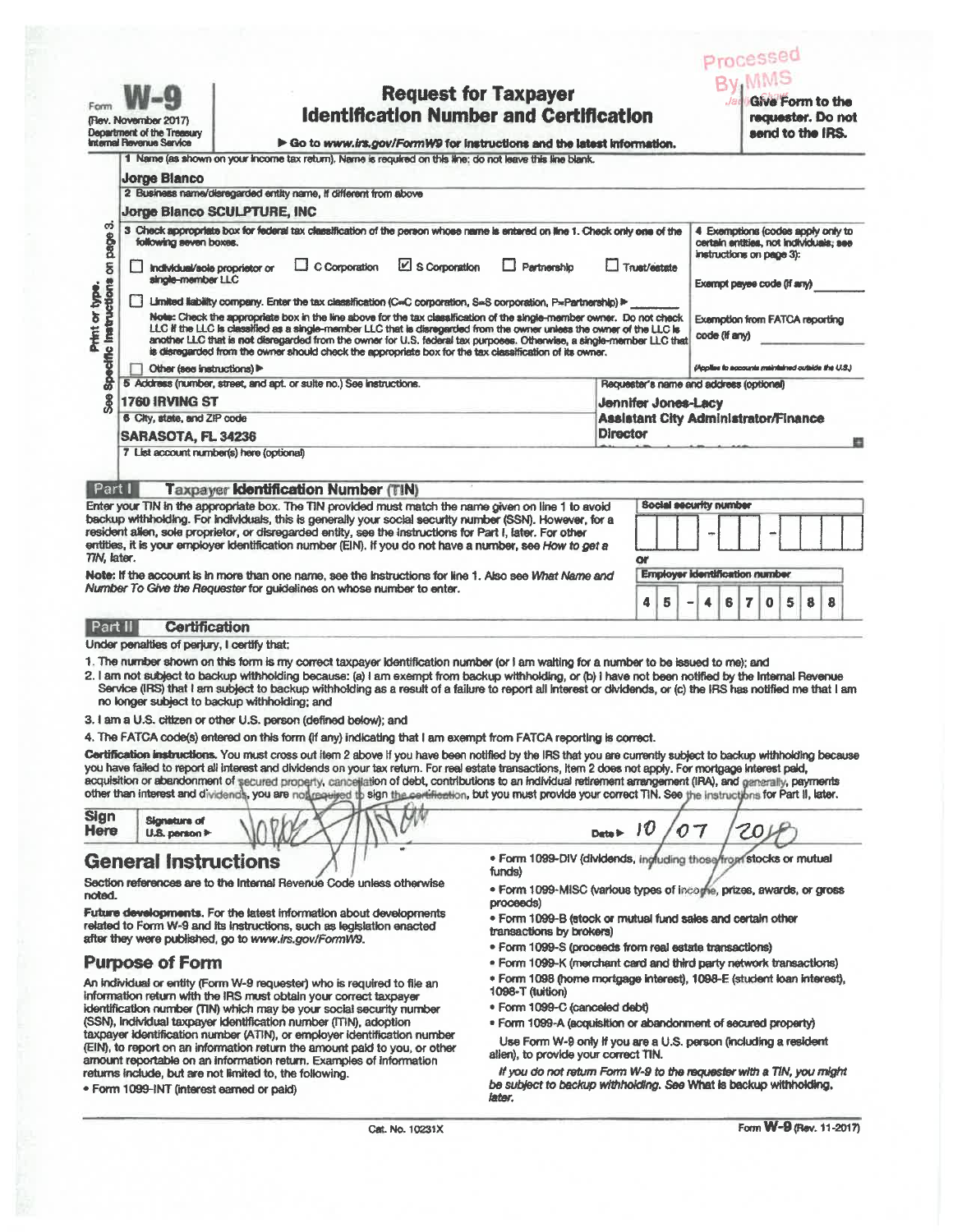| Group Of Campaign     | Pledge Date | Contributor      | Address          | City                | State/Province | ZIP/Postal Code | Description       | Amount   |
|-----------------------|-------------|------------------|------------------|---------------------|----------------|-----------------|-------------------|----------|
|                       |             |                  |                  |                     |                |                 | Parks             |          |
|                       |             |                  |                  |                     |                |                 |                   |          |
|                       |             |                  |                  |                     |                |                 | Committee         |          |
|                       |             |                  | 3M Center        |                     |                |                 | donation from     |          |
|                       |             |                  |                  |                     |                |                 | J. Provyn's       |          |
|                       |             | 3M               | <b>Bldg 225-</b> |                     |                |                 | company           |          |
| Parks / Trees         | 11/15/2018  | Foundation       | $IS-23$          | St. Paul<br>Roeland | <b>MN</b>      | 55144-1000      | match<br>R Park   | \$500.00 |
|                       |             | Aaron            | 5421 Briar       |                     | KS             |                 |                   |          |
| R Park Sculpture Fund | 10/13/2018  | <b>Johnson</b>   | 12535            | Park                |                | 66205-2214      | Sculpture         | \$500.00 |
|                       |             |                  | Connell          | Overland            |                |                 | R Park            |          |
| R Park Sculpture Fund | 5/10/2018   | Ann Michael      | Drive            | Park                | KS             | 66213-1872      | Sculpture         | \$100.00 |
|                       |             |                  | 2900 W           |                     |                |                 |                   |          |
|                       |             |                  | 53rd St.         |                     |                |                 | R Park            |          |
| R Park Sculpture Fund | 11/15/2018  | Ann Nelson       | Apt II2          | Fairway             | KS             | 66205           | Sculpture         | \$25.00  |
|                       |             |                  |                  |                     |                |                 |                   |          |
|                       |             | Anne             | 4721 W.          | Roeland             |                |                 | R Park            |          |
| R Park Sculpture Fund | 10/6/2018   | Ferguson         | 55th Street Park |                     | KS             | 66205-2241      | Sculpture         | \$500.00 |
|                       |             | Ardie and        |                  |                     |                |                 |                   |          |
|                       |             | Gretchen         | 5206 W           | Shawnee             |                |                 | R Park            |          |
| R Park Sculpture Fund | 7/21/2018   | Davis            | 58th St          | Mission             | KS             | 66205           | Sculpture         | \$30.00  |
|                       |             | Ardie and        |                  |                     |                |                 | Donations         |          |
|                       |             | Gretchen         | 5206 W           | Shawnee             |                |                 | from picnic       |          |
| R Park Sculpture Fund | 10/20/2018  | Davis            | 58th St          | Mission             | KS             | 66205           | event             | \$54.70  |
|                       |             |                  | 3535 W           | Roeland             |                |                 | R Park            |          |
| R Park Sculpture Fund | 7/2/2018    | Carol Fields     | 47th PI          | Park                | KS             | 66205           | Sculpture         | \$30.00  |
|                       |             |                  | 5629             |                     |                |                 |                   |          |
|                       |             | Christopher      | Suwanee          |                     |                |                 | R Park            |          |
| R Park Sculpture Fund | 8/19/2018   | Shank            | Rd.              | Fairway             | KS             | 66205           | Sculpture<br>Arus | \$500.00 |
|                       |             |                  |                  |                     |                |                 | Committee         |          |
|                       |             |                  |                  |                     |                |                 | Donation          |          |
|                       |             |                  |                  |                     |                |                 | toward R          |          |
|                       |             |                  |                  |                     |                |                 | Park              |          |
|                       |             |                  |                  |                     |                |                 | Sculpture -       |          |
|                       |             |                  |                  |                     |                |                 | per Mary          |          |
|                       |             |                  |                  |                     |                |                 | <b>Schulties</b>  |          |
|                       |             |                  |                  |                     |                |                 | 10/18/2018;       |          |
|                       |             | City Roeland     | 4600 W           | Roeland             |                |                 | minutes           |          |
| R Park Sculpture Fund | 10/17/2018  | Park             | 51st Street Park |                     | KS             | 66205           | forthcoming       | \$500.00 |
|                       |             | Claudia          | 5325             | Roeland             |                |                 | R Park            |          |
| R Park Sculpture Fund | 7/1/2018    | <b>McCormack</b> | Linden           | Park                | KS             | 66205           | Sculpture         | \$500.00 |
|                       |             | Daniel           | 5708             | Roeland             |                |                 | R Park            |          |
| R Park Sculpture Fund | 8/12/2018   | Dermyer          | Cedar            | Park                | KS             | 66205           | Sculpture         | \$25.00  |
|                       |             |                  | State Farm       |                     |                |                 |                   |          |
|                       |             |                  | Insurance        |                     |                |                 |                   |          |
|                       |             |                  | 4980 Roe         |                     |                |                 |                   |          |
|                       |             |                  | Blvd, Suite      | Roeland             |                |                 | R Park            |          |
| R Park Sculpture Fund | 7/16/2018   | David Chavez B   |                  | Park                | KS             | 66205           | Sculpture         | \$500.00 |
|                       |             |                  | State Farm       |                     |                |                 | State Farm        |          |
|                       |             |                  | Insurance        |                     |                |                 | Companies         |          |
|                       |             |                  | 4980 Roe         |                     |                |                 | Foundation -      |          |
|                       |             |                  | Blvd, Suite      | Roeland             |                |                 | Matching          |          |
| R Park Sculpture Fund | 8/29/2018   | David Chavez B   |                  | Park                | KS             | 66205           | Donation          | \$500.00 |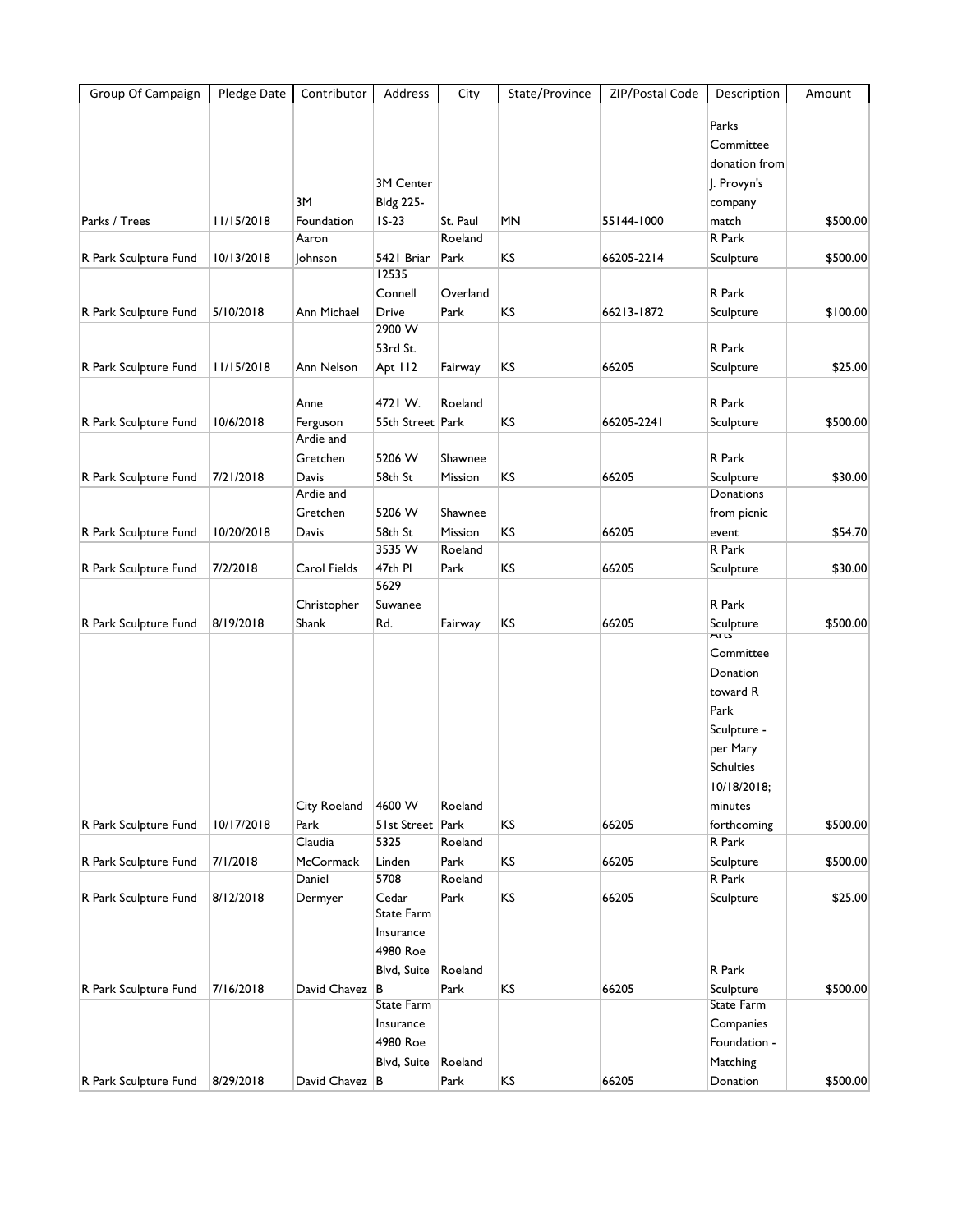|                       |            |                       | 2828               |          |           |            |                |             |
|-----------------------|------------|-----------------------|--------------------|----------|-----------|------------|----------------|-------------|
|                       |            |                       | Shawnee            |          |           |            |                |             |
|                       |            | <b>First National</b> | Mission            |          |           |            | R Park         |             |
| R Park Sculpture Fund | 11/4/2018  | <b>Bank</b>           | Pkwy               | Fairway  | KS        | 66205      | Sculpture      | \$500.00    |
|                       |            | Frederick &           |                    |          |           |            |                |             |
|                       |            | Louise                | 1055               |          |           |            |                |             |
|                       |            | Hartwig               | Broadway,          | Kansas   |           |            | R Park Shelter |             |
| R Park                | 2/12/2019  | <b>Family Fund</b>    | Suite 130          | City     | MO        | 64105      | Gratn          | \$25,000.00 |
|                       |            |                       |                    |          |           |            |                |             |
|                       |            |                       | 220 South          |          |           |            |                |             |
|                       |            |                       | Carolina           | Washingt |           |            | R Park         |             |
|                       |            | Gayle                 |                    |          |           |            |                |             |
| R Park Sculpture Fund | 9/25/2018  | Krughoff              | Avenue SE<br>5225  | on       | DC        | 20003      | Sculpture      | \$200.00    |
|                       |            |                       |                    |          |           |            |                |             |
|                       |            |                       | Sycamore           | Roeland  |           |            | R Park         |             |
| R Park Sculpture Fund | 9/16/2018  | George Knipp          | Drive              | Park     | KS        | 66205      | Sculpture      | \$500.00    |
|                       |            |                       | 2820 W.            |          |           |            |                |             |
|                       |            |                       | 53rd St,           |          |           |            |                |             |
| R Park                | 11/28/2018 | Houlihans             | Ste. 123           | Fairway  | KS        | 66205      | R Park Shelter | \$325.00    |
|                       |            |                       | 2820 W.            |          |           |            |                |             |
|                       |            |                       | 53rd St,           |          |           |            |                |             |
| R Park                | 2/18/2019  | Houlihans             | Ste. 123           | Fairway  | ΚS        | 66205      | R Park Shelter | \$318.20    |
|                       |            |                       |                    |          |           |            | Houlihans      |             |
|                       |            |                       | 2820 W.            |          |           |            | Donation - R   |             |
|                       |            |                       | 53rd St,           |          |           |            | Park           |             |
| R Park Sculpture Fund | 7/18/2018  | Houlihans             | Ste. 123           | Fairway  | KS        | 66205      | Sculpture      | \$500.00    |
|                       |            |                       |                    |          |           |            | R Park         |             |
|                       |            |                       |                    |          |           |            | Pavillion -    |             |
|                       |            | Imagine               | 5204 Roe           | Roeland  |           |            | Anniversary    |             |
| R Park                | 4/24/2019  | Wholeness             | Blvd               | Park     | KS        | 66205      | Contribution   | \$68.00     |
|                       |            |                       | 4820 W.            | Roeland  |           |            | R Park         |             |
| R Park                | 4/21/2019  | Jan Grebe             | 57 <sub>th</sub>   | Park     | KS        | 66205      | Pavilion       | \$36.00     |
|                       |            |                       | 4820 W.            | Roeland  |           |            | R Park         |             |
| R Park Sculpture Fund | 10/3/2018  | Jan Grebe             | 57th               | Park     | KS        | 66205      | Sculpture      | \$500.00    |
|                       |            |                       | 5342               | Roeland  |           |            | R Park         |             |
| R Park Sculpture Fund | 6/29/2018  | Jean Ternus           | Juniper Dr         | Park     | ΚS        | 66205      | Sculpture      | \$100.00    |
|                       |            |                       | 4818               |          |           |            |                |             |
|                       |            |                       | Johnson            | Roeland  |           |            | R Park         |             |
| R Park                | 4/18/2019  | Jeffrey Driver        | Drive              | Park     | KS        | 66205      | Pavilion       | \$68.00     |
|                       |            | Jennifer Jones-       |                    |          |           |            | R Park         |             |
| R Park Sculpture Fund | 8/17/2018  | Lacy                  |                    |          |           |            | Sculpture      | \$100.00    |
|                       |            |                       |                    |          |           |            |                |             |
|                       |            |                       | 6800               | Overland |           |            | R Park         |             |
| R Park Sculpture Fund | 10/10/2018 | Jerry Busch           | Walmer St. Park    |          | KS        | 66204-1463 | Sculpture      | \$100.00    |
|                       |            |                       |                    |          |           |            |                |             |
|                       |            |                       | 5149 Buena Roeland |          |           |            | R Park         |             |
| R Park Sculpture Fund | 9/18/2018  | Joanna Rush           | Vista              | Park     | ΚS        | 66205      | Sculpture      | \$1,000.00  |
|                       |            | Joel                  | 5021 Clark Roeland |          |           |            | R Park         |             |
| R Park Sculpture Fund | 7/21/2018  | Marquardt             | Dr                 | Park     | KS        | 66205      | Sculpture      | \$50.00     |
|                       |            | Kansas Gas            | PO Box             | Shawnee  |           |            | R Park         |             |
| R Park Sculpture Fund | 6/22/2018  | Service               | 25957              | Mission  | KS        | 66225      | Sculpture      | \$500.00    |
|                       |            |                       |                    |          |           |            |                |             |
|                       |            |                       | 4940 State         | Westwoo  |           |            | R Park         |             |
|                       |            |                       |                    |          |           |            |                |             |
| R Park Sculpture Fund | 9/24/2018  | Karen Sexton          | Line Road          | d Hills  | <b>KS</b> | 66205-1964 | Sculpture      | \$50.00     |
|                       |            |                       |                    |          |           |            |                |             |
|                       |            | Kathryn               | <b>5737 Nall</b>   | Roeland  |           |            | R Park         |             |
| R Park Sculpture Fund | 10/3/2018  | Carter Brown Ave      |                    | Park     | <b>KS</b> | 66202      | Sculpture      | \$200.00    |
| Otherwise Donor       |            | Laura                 | 5540               | Roeland  |           |            |                |             |
| Designated            | 4/12/2019  | Yankoviz              | Juniper            | Park     | KS        | 66205      | memorial tree  | \$227.00    |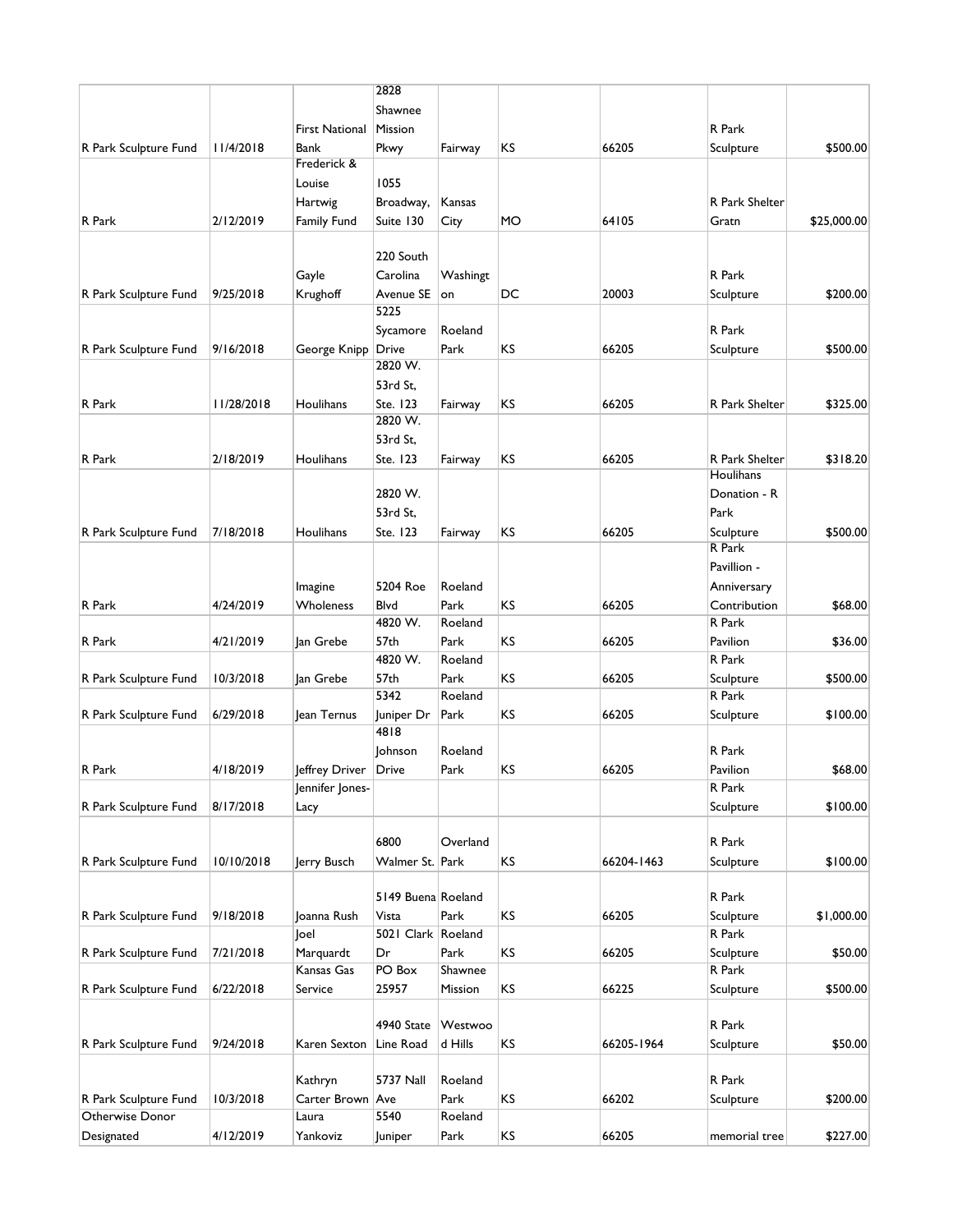|                       |            | Laura                               | 5540         | Roeland  |    |            | R Park       |            |
|-----------------------|------------|-------------------------------------|--------------|----------|----|------------|--------------|------------|
| R Park Sculpture Fund | 6/29/2018  | Yankoviz                            | Juniper      | Park     | KS | 66205      | Sculpture    | \$500.00   |
|                       |            |                                     | 4906         |          |    |            |              |            |
|                       |            | Leonard                             | Reinhardt    | Roeland  |    |            | R Park       |            |
| R Park Sculpture Fund | 10/12/2018 | Tocco                               | Drive        | Park     | KS | 66205      | Sculpture    | \$250.00   |
|                       |            |                                     | 4906         |          |    |            |              |            |
|                       |            | Leonard                             | Reinhardt    | Roeland  |    |            | R Park       |            |
| R Park Sculpture Fund | 10/23/2018 | Tocco                               | Drive        | Park     | KS | 66205      | Sculpture    | \$250.00   |
|                       |            | Loretta                             |              |          |    |            | R Park       |            |
| R Park Sculpture Fund | 7/2/2018   | Carson                              |              |          |    |            | Sculpture    | \$200.00   |
|                       |            |                                     | 12205        |          |    |            |              |            |
|                       |            |                                     | <b>Birch</b> | Overland |    |            | R Park       |            |
| R Park Sculpture Fund | 10/25/2018 | Mark Kelly                          | Street       | Park     | KS | 66209      | Sculpture    | \$100.00   |
|                       |            |                                     |              |          |    |            | R Park       |            |
| R Park                | 4/23/2019  | Mary Brunner                        |              |          |    | Mar        | Pavilion     | \$68.00    |
|                       |            |                                     | 5306         |          |    |            |              |            |
|                       |            |                                     | Rosewood     | Roeland  |    |            | R Park       |            |
| R Park Sculpture Fund | 9/26/2018  | Mary Brunner                        | Dr.          | Park     | KS | 66205      | Sculpture    | \$100.00   |
|                       |            |                                     |              |          |    |            | R Park       |            |
| R Park Sculpture Fund | 7/31/2018  | Mary Schulties                      |              |          |    |            | Sculpture    | \$100.00   |
|                       |            |                                     |              |          |    |            | credit card  |            |
|                       |            |                                     |              |          |    |            | deposit from |            |
| R Park Sculpture Fund | 6/28/2018  | Mary Schulties                      |              |          |    |            | 6/28         | \$100.00   |
|                       |            |                                     |              |          |    |            | R Park       |            |
| R Park Sculpture Fund | 10/15/2018 | Mary Schulties                      |              |          |    |            | Sculpture    | \$300.00   |
|                       |            | Megan                               | 5522         | Roeland  |    |            | R Park       |            |
| R Park Sculpture Fund | 10/14/2018 | England                             | Cedar        | Park     | ΚS | 66205      | Sculpture    | \$100.00   |
|                       |            |                                     | 4400 W       | Roeland  |    |            | R Park       |            |
| R Park Sculpture Fund | 9/21/2018  | Michael Poppa 55th St               |              | Park     | KS | 66205      | Sculpture    | \$100.00   |
|                       |            |                                     | 5901         |          |    |            | R Park       |            |
|                       |            |                                     | College      | Overland |    |            | Sculpture    |            |
| R Park Sculpture Fund | 10/12/2018 | Midwest Trust Blvd                  |              | Park     | KS | 66211      | Grant        | \$5,000.00 |
|                       |            | Nancy                               |              |          |    |            | R Park       |            |
| R Park Sculpture Fund | 10/15/2018 | Beckmann                            |              |          |    |            | Sculpture    | \$25.00    |
|                       |            |                                     |              |          |    |            | Credit card  |            |
|                       |            |                                     |              |          |    |            | deposit to   |            |
|                       |            | Pamela                              |              |          |    |            | city from    |            |
| R Park Sculpture Fund | 6/15/2018  | Nietsche                            |              |          |    |            | 6/15/18      | \$500.00   |
|                       |            |                                     | 3520W        | Roeland  |    |            | R Park       |            |
| R Park Sculpture Fund | 11/6/2018  | Patricia Meads 47th Ter             |              | Park     | KS | 66205      | Sculpture    | \$100.00   |
|                       |            | Patton West                         |              |          |    |            |              |            |
|                       |            | Revocable                           | 11273        | Overland |    |            | R Park       |            |
| R Park Sculpture Fund | 11/6/2018  | Trust                               | Hadley St.   | Park     | KS | 66210-2409 | Sculpture    | \$25.00    |
|                       |            |                                     | 3625 W.      | Roeland  |    |            | R Park       |            |
| R Park Sculpture Fund | 6/28/2018  | Paul Kirk                           | 50th Ter     | Park     | KS | 66205      | Sculpture    | \$50.00    |
|                       |            | Pauline                             |              | Roeland  |    |            | R Park       |            |
| R Park Sculpture Fund | 7/21/2018  | Stockham                            | 5510 Briar   | Park     | KS | 66205      | Sculpture    | \$20.00    |
|                       |            |                                     |              |          |    |            |              |            |
|                       |            | Post                                | 4121 W.      | Prairie  |    |            | R Park       |            |
| R Park Sculpture Fund | 6/28/2018  | Publishing Inc. 74th Street Village |              |          | KS | 66208      | Sculpture    | \$75.00    |
|                       |            | Robert Paul                         | 2701 W       | Westwoo  |    |            | R Park       |            |
| R Park Sculpture Fund | 6/20/2018  | Junk Trust                          | 51st Ter     | d        | KS | 66205      | Sculpture    | \$250.00   |
|                       |            |                                     |              |          |    |            |              |            |
|                       |            |                                     | 14301        | Overland |    |            | Park 2 Park  |            |
| Park 2 Park Run       | 9/17/2018  | Ryan Mullinax                       | Beverly      | Park     | KS | 66223      | Run Donation | \$250.00   |
|                       |            |                                     | 901 E.       |          |    |            | Community    |            |
|                       |            | Saint Luke's                        | 104th        | Kansas   |    |            | Grant - R    |            |
| R Park                | 3/25/2019  | Health System Street                |              | City     | MO | 64131      | Park Shelter | \$1,000.00 |